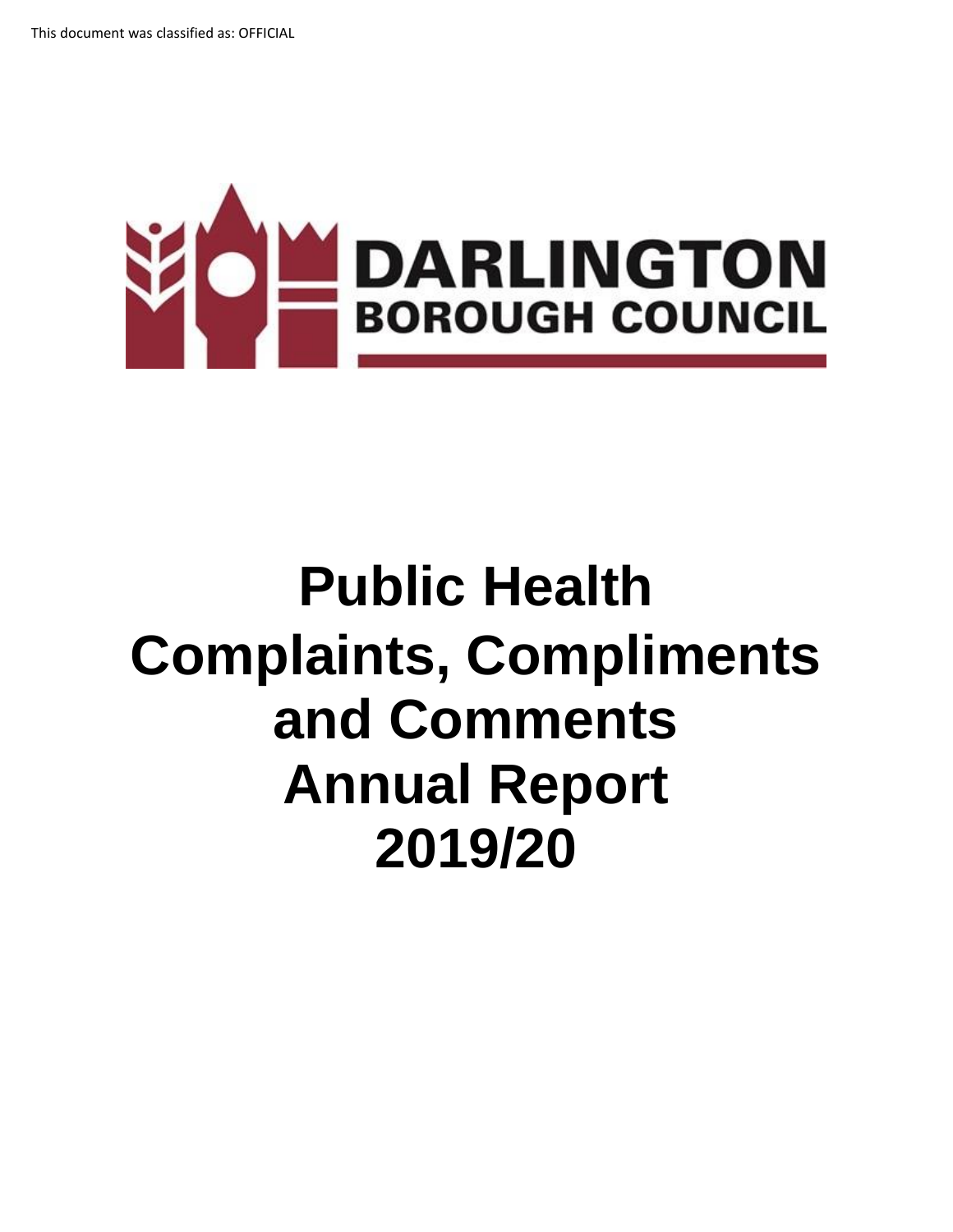This document was classified as: OFFICIAL

### **Contents**

| Introduction                                      | 3              |
|---------------------------------------------------|----------------|
| <b>Local Government and Social Care Ombudsman</b> | 4              |
| Information and Accessibility                     | $\overline{4}$ |
| Summary                                           | 5              |
| Review of the Year                                | 5              |
| <b>Organisational Learning</b>                    | 6              |
| <b>Further Recommendations</b>                    | 6              |
| Performance against the Procedure                 | 6              |
| Performance Indicator                             | 6              |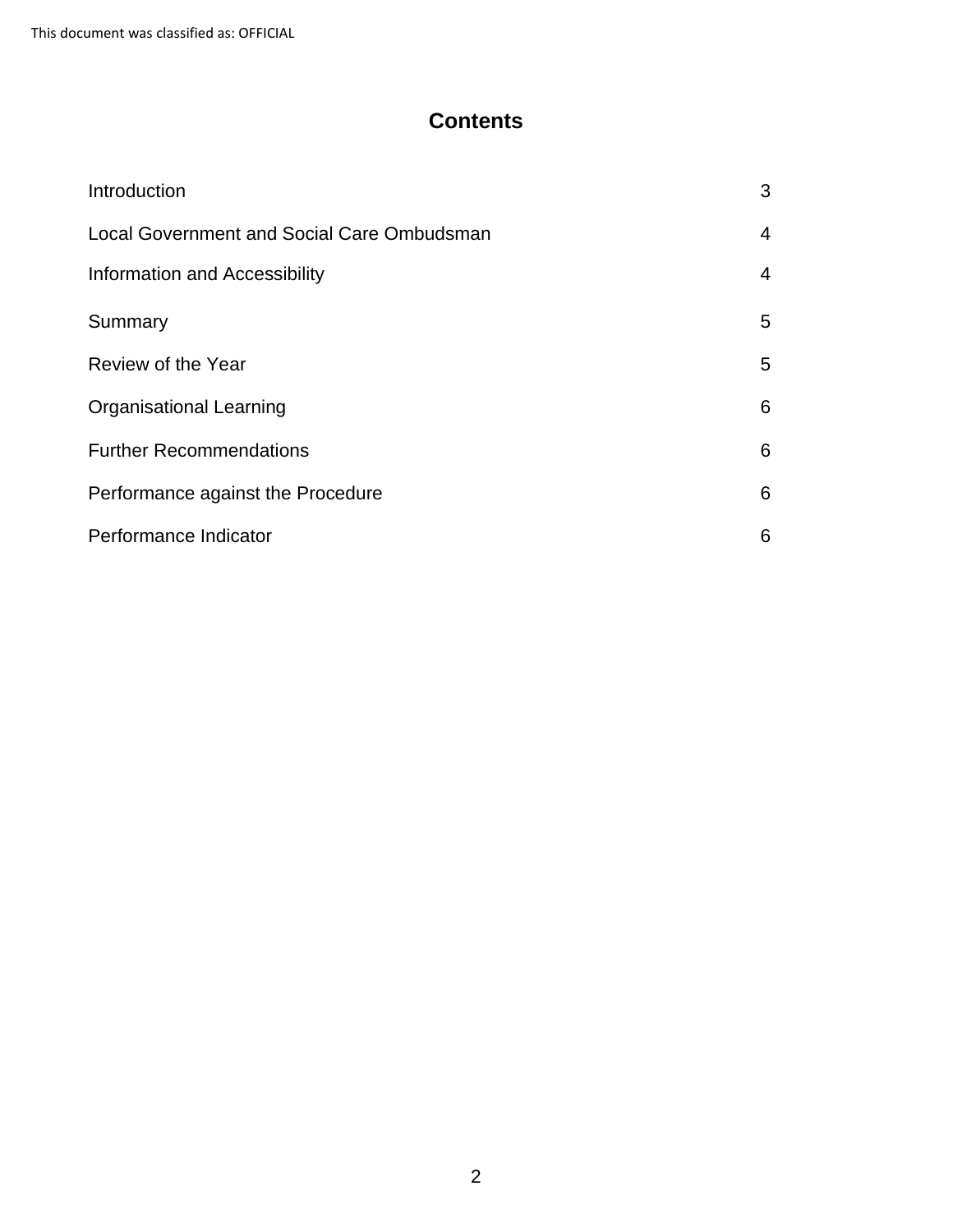# **Introduction**

The purpose of this annual report is to inform service users, carers, the public, Council Members and staff of the effectiveness of the Public Health Complaints, Compliments and Comments Procedure (the Procedure).

On the 1 April 2013 the NHS Bodies and Local Authorities (Partnership Arrangements, Care Trusts, Public Health and Local Healthwatch) Regulations 2012 (the Regulations) came into force. Part five of the Regulations deals with Complaints about Public Health Functions of Local Authorities.

The Council implemented a new procedure providing a local framework to ensure complaints are handled effectively and in line with the regulations.

The procedure aims to:

- (a) Make it as easy and accessible as possible for service users and their carers to raise complaints;
- (b) Foster an organisational culture in which complaints are accepted, owned and resolved as efficiently as possible;
- (c) Ensure high levels of customer satisfaction with complaints handling;
- (d) Resolve individual issues when they arise and reduce the number of complaints referred to the Ombudsman; and
- (e) Enable the Council to identify topics and trends in relation to Public Health complaints and improve services as a result.

The Managing Director is the designated as the 'Responsible Person' for ensuring compliance with the arrangements made under the Regulations, and in particular ensuring that action is taken if necessary in the light of the outcome of a complaint. The functions of the responsible person will usually be performed by the Director of Public Health.

The Complaints and Information Governance Manager is designated the 'Complaints Manager' in accordance with the regulations and is responsible for managing the procedures for handling and considering complaints in accordance with the arrangements made under the Regulations.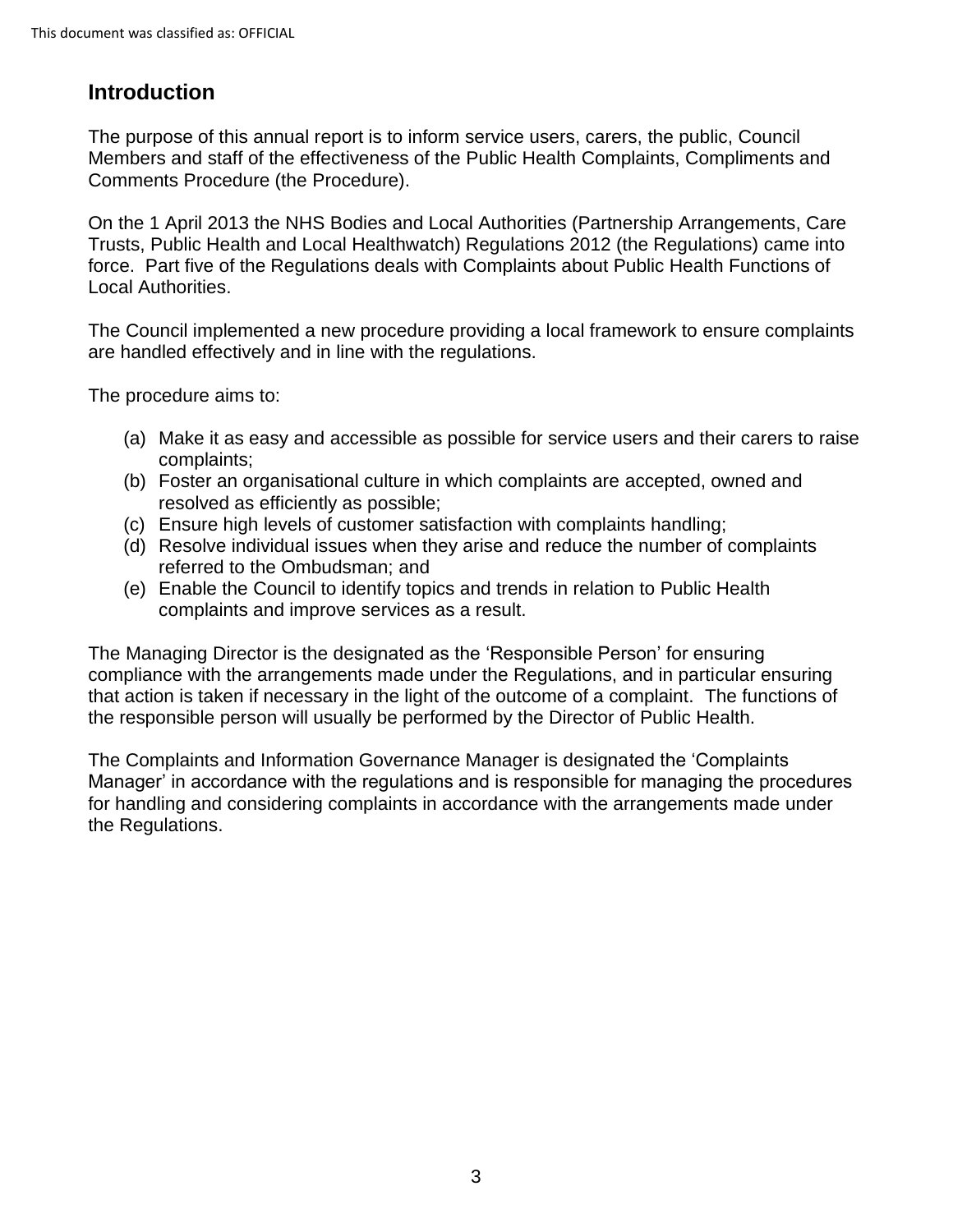## **Local Government and Social Care Ombudsman**

Although complainants can refer their complaints to the Local Government and Social Care Ombudsman (LGSCO) from the outset, the LGSCO will not normally investigate until the Council or service provider has conducted its own investigation and provided a response. Where it has not been possible for the complaint to be resolved to the satisfaction of the complainant they may refer the matter to the LGSCO.

#### **Information and Accessibility**

We are committed to making sure that everyone has equal access to all our services, including the complaints procedure. To help make sure the Council's complaints procedures are easily accessible we have produced two leaflets (one for children and young people and one for adults) covering all Council services to reflect the single point of access for complainants within the Council. The leaflets are available in all Council buildings. They have been written in line with the Plain English Campaign standards. The title is written in the most commonly used community languages and it contains details on how to access the information in other formats, for example, large print, audio and Braille.

Information is available on the Council's website. There is also an electronic form which people can use to make a complaint, pay someone a compliment or pass comment on Council services. People may make a complaint in any format they wish. This can be in writing, by email, via the web, over the phone, in person or by any other reasonable means.

The Complaints Manager can arrange advocates and interpreters (including British Sign Language interpreters) where appropriate.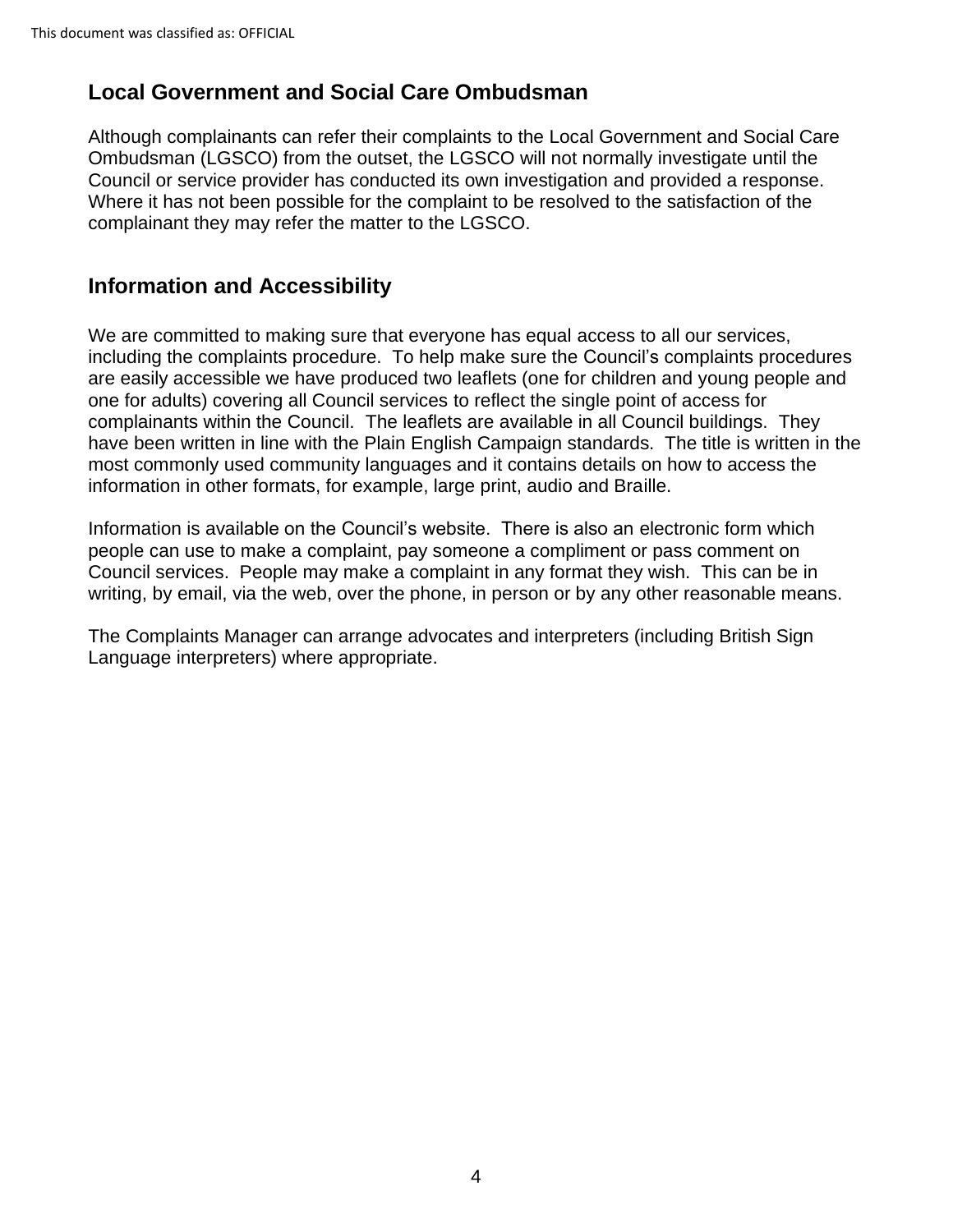# **Summary**

- The Council received one complaint about Public Health services during 2019/20, an increase from zero in 2018/19.
- The Council received four compliments, an increase from one in 2018/19.
- The Council did not receive any comments, the same as in 2018/19.

# **Review of the Year**

#### **Breakdown of all Representations**

A total of five representations was handled under the procedure during 2019/20.



#### **Total Complaints, Compliments and Comments Received**

The complaint related to a Public Health Provider i.e. the Drug and Alcohol Service.

The compliments were also for a Public Health Provider and all four of them related to the 0 – 19 service.